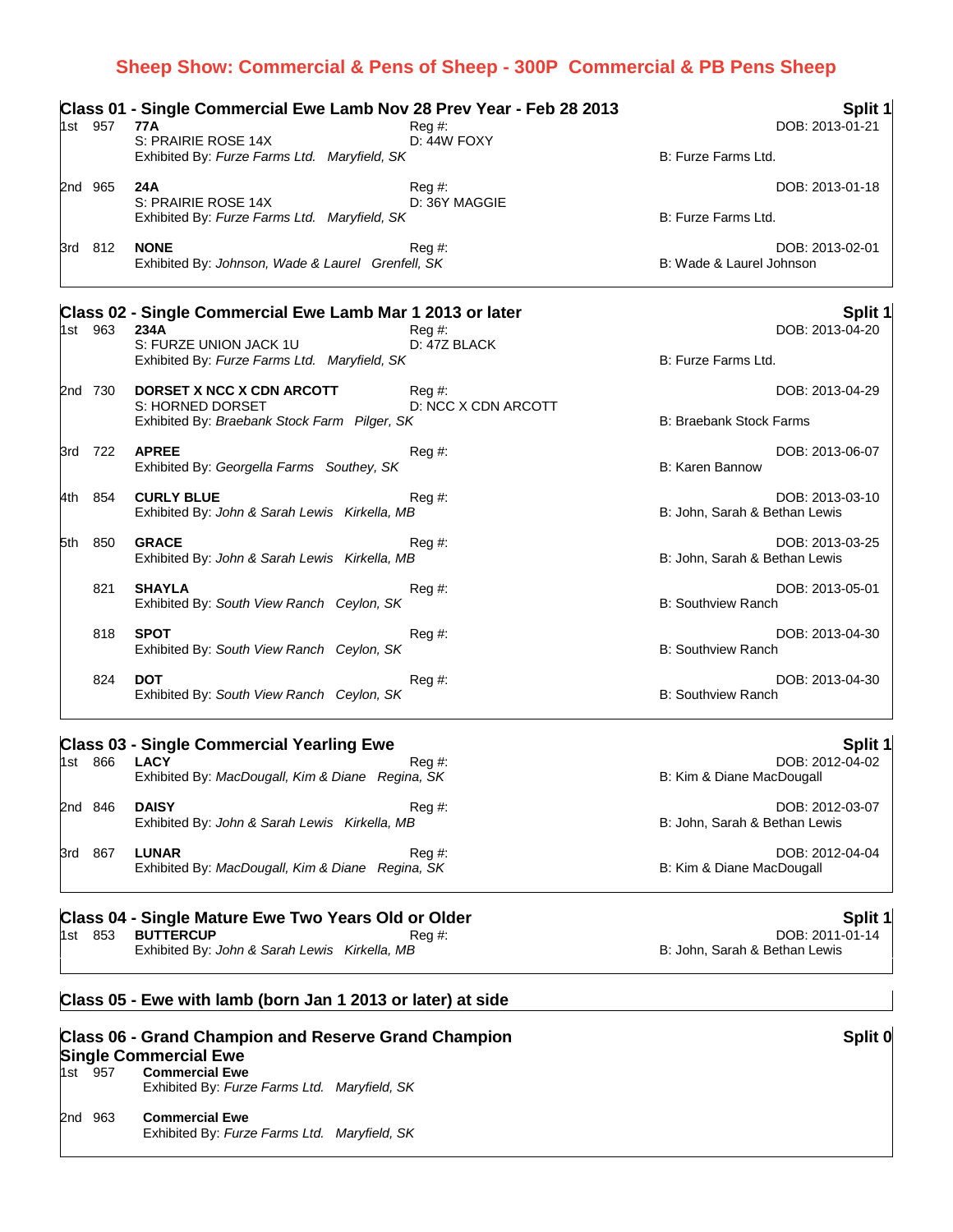#### **Class 07 - Pen of 5 Commercial Ewe Lambs Nov 28 Prev Year - Feb 28 2013**

|         | Class 08 - Pen of 5 Commercial Ewe Lambs Mar 1 2013 or Later            | Split 1 |
|---------|-------------------------------------------------------------------------|---------|
| 1st 799 | Exhibited By: Westwood Suffolks and Texels Elkhorn, MB                  |         |
| 2nd 792 | Exhibited By: Westwood Suffolks and Texels Elkhorn, MB                  |         |
| 3rd 780 | Exhibited By: The Govan Ranch Englefeld, SK                             |         |
|         | Class 09 - Pen of 3 Commercial Ewe Lambs Nov 28 Prev Year - Feb 28 2013 | Split 1 |

| 1st  | 943     | Exhibited By: Trowell, Lois Saltcoats, SK               |
|------|---------|---------------------------------------------------------|
|      | 2nd 773 | Exhibited By: Lakeland College Sheep SMF Vermillion, AB |
| 3rd  | 947     | Exhibited By: Bare Hills Dorsets Delisle, SK            |
| l4th | 817     | Exhibited By: Johnson, Wade & Laurel Grenfell, SK       |
| 5th  | 958     | Exhibited By: Furze Farms Ltd. Maryfield, SK            |
| 6th  | 950     | Exhibited By: Furze Farms Ltd. Maryfield, SK            |

# **Class 10 - Pen or 3 Commercial Ewe Lambs Mar 1 2013 or Later Split 1 Split 1** Split 1 1st **798** Exhibited By: Westwood Suffolks and Texels Elkhorn, MB 2nd **804** Exhibited By: Westwood Suffolks and Texels Elkhorn, MB 3rd **771** Exhibited By: Lakeland College Sheep SMF Vermillion, AB 4th **797** Exhibited By: Westwood Suffolks and Texels Elkhorn, MB 5th **814** Exhibited By: Johnson, Wade & Laurel Grenfell, SK 6th **732** Exhibited By: Braebank Stock Farm Pilger, SK 7th **984** Exhibited By: Prairie Rose Dorsets Drake, SK 8th **787** Exhibited By: The Govan Ranch Englefeld, SK 9th **789** Exhibited By: The Govan Ranch Englefeld, SK

|         | Class 11 - Pen of 2 Commercial Ewe Lambs Nov 28 Prev Year - Feb 28 2013 | Split 1 |
|---------|-------------------------------------------------------------------------|---------|
| 1st 945 | Exhibited By: Bare Hills Dorsets Delisle, SK                            |         |
| 2nd 964 | Exhibited By: Furze Farms Ltd. Maryfield, SK                            |         |
| 811     | Exhibited By: Johnson, Wade & Laurel Grenfell, SK                       |         |